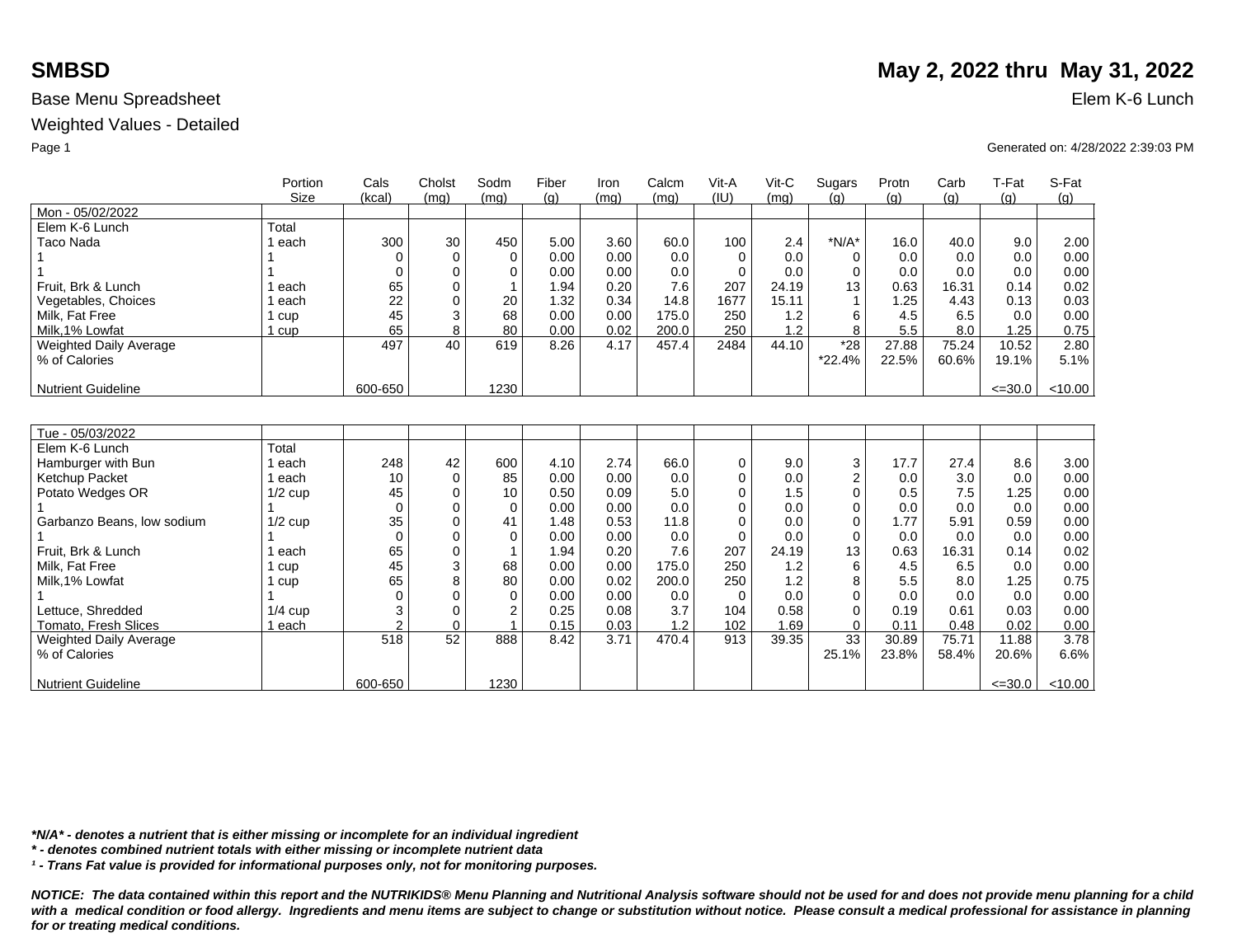Weighted Values - Detailed

|                                | Portion<br>Size | Cals<br>(kcal) | Cholst<br>(mq) | Sodm<br>(mq) | Fiber<br>(g) | <b>Iron</b><br>(mq) | Calcm<br>(mq) | Vit-A<br>(IU)  | Vit-C<br>(mq) | Sugars<br>(q) | Protn<br>(g)  | Carb<br>(g)   | T-Fat<br>(g)  | S-Fat<br>(g) |
|--------------------------------|-----------------|----------------|----------------|--------------|--------------|---------------------|---------------|----------------|---------------|---------------|---------------|---------------|---------------|--------------|
| Wed - 05/04/2022               |                 |                |                |              |              |                     |               |                |               |               |               |               |               |              |
| Elem K-6 Lunch                 | Total           |                |                |              |              |                     |               |                |               |               |               |               |               |              |
| Pizza, Galaxy Cheese           | each            | 280            | 30             | 410          | 3.00         | 1.80                | 280.0         | 300            | 0.0           | 8             | 15.0          | 26.0          | 12.0          | 6.00         |
|                                |                 | $\mathbf 0$    | $\mathbf 0$    | $\mathbf 0$  | 0.00         | 0.00                | 0.0           | $\Omega$       | 0.0           | $\Omega$      | 0.0           | 0.0           | 0.0           | 0.00         |
|                                |                 | $\Omega$       | $\Omega$       | $\Omega$     | 0.00         | 0.00                | 0.0           | $\Omega$       | 0.0           | $\Omega$      | 0.0           | 0.0           | 0.0           | 0.00         |
| Fruit, Brk & Lunch             | each            | 65             | $\mathbf 0$    |              | 1.94         | 0.20                | 7.6           | 207            | 24.19         | 13            | 0.63          | 16.31         | 0.14          | 0.02         |
| Vegetables, Choices            | each            | 22             | 0              | 20           | 1.32         | 0.34                | 14.8          | 1677           | 15.11         | $\mathbf 1$   | 1.25          | 4.43          | 0.13          | 0.03         |
| Milk, Fat Free                 | 1 cup           | 45             | 3              | 68           | 0.00         | 0.00                | 175.0         | 250            | 1.2           | 6             | 4.5           | 6.5           | 0.0           | 0.00         |
| Milk.1% Lowfat                 | 1 cup           | 65             | 8              | 80           | 0.00         | 0.02                | 200.0         | 250            | 1.2           | 8             | 5.5           | 8.0           | 1.25          | 0.75         |
| <b>Weighted Daily Average</b>  |                 | 477            | 40             | 579          | 6.26         | 2.37                | 677.4         | 2684           | 41.70         | 36            | 26.88         | 61.24         | 13.52         | 6.80         |
| % of Calories                  |                 |                |                |              |              |                     |               |                |               | 30.0%         | 22.6%         | 51.4%         | 25.5%         | 12.8%        |
|                                |                 |                |                |              |              |                     |               |                |               |               |               |               |               |              |
| <b>Nutrient Guideline</b>      |                 | 600-650        |                | 1230         |              |                     |               |                |               |               |               |               | $\leq 30.0$   | < 10.00      |
|                                |                 |                |                |              |              |                     |               |                |               |               |               |               |               |              |
|                                |                 |                |                |              |              |                     |               |                |               |               |               |               |               |              |
| Thu - 05/05/2022               |                 |                |                |              |              |                     |               |                |               |               |               |               |               |              |
| Elem K-6 Lunch                 | Total           |                |                |              |              |                     |               |                |               |               |               |               |               |              |
| Tamale, Chicken & Cheese, Gree | 1 each          | 343            | 36             | 164          | 15.00        | 2.61                | 245.0         | 200            | 0.0           | 0             | 22.0          | 45.0          | 9.0           | 3.00         |
|                                |                 | $\Omega$       | $\mathbf 0$    | $\Omega$     | 0.00         | 0.00                | 0.0           | $\Omega$       | 0.0           | $\Omega$      | 0.0           | 0.0           | 0.0           | 0.00         |
|                                |                 | $\Omega$       | $\Omega$       | 0            | 0.00         | 0.00                | 0.0           | $\Omega$       | 0.0           | $\Omega$      | 0.0           | 0.0           | 0.0           | 0.00         |
| Fruit, Brk & Lunch             | each            | 65             | 0              |              | 1.94         | 0.20                | 7.6           | 207            | 24.19         | 13            | 0.63          | 16.31         | 0.14          | 0.02         |
| Vegetables, Choices            | each            | 22             | 0              | 20           | 1.32         | 0.34                | 14.8          | 1677           | 15.11         |               | 1.25          | 4.43          | 0.13          | 0.03         |
| Milk, Fat Free                 | 1 cup           | 45             | 3              | 68           | 0.00         | 0.00                | 175.0         | 250            | 1.2           | 6             | 4.5           | 6.5           | 0.0           | 0.00         |
| Milk, 1% Lowfat                | 1 cup           | 65             | 8              | 80           | 0.00         | 0.02                | 200.0         | 250            | 1.2           | 8             | 5.5           | 8.0           | 1.25          | 0.75         |
| Cookie - Holiday               | 1 each          | 160            | $\Omega$       | 95           | 1.00         | 0.72                | 0.0           | $\Omega$       | 0.0           | 11            | 2.0           | 20.0          | 8.0           | 2.00         |
| Weighted Daily Average         |                 | 700            | 46             | 428          | 19.26        | 3.90                | 642.5         | 2584           | 41.70         | 39            | 35.88         | 100.24        | 18.52         | 5.80         |
| % of Calories                  |                 |                |                |              |              |                     |               |                |               | 22.2%         | 20.5%         | 57.3%         | 23.8%         | 7.5%         |
|                                |                 |                |                |              |              |                     |               |                |               |               |               |               |               |              |
| <b>Nutrient Guideline</b>      |                 | 600-650        |                | 1230         |              |                     |               |                |               |               |               |               | $\leq 30.0$   | < 10.00      |
|                                |                 |                |                |              |              |                     |               |                |               |               |               |               |               |              |
| Fri - 05/06/2022               |                 |                |                |              |              |                     |               |                |               |               |               |               |               |              |
| Elem K-6 Lunch                 | Total           |                |                |              |              |                     |               |                |               |               |               |               |               |              |
| Burrito, Carnitas & Rice       | 1 each          | 470            | 88             | 684          | 3.69         | 3.48                | 117.1         | $\overline{7}$ | 0.32          | *1            | 32.02         | 46.83         | 17.24         | 5.07         |
|                                | $\overline{A}$  | $\Omega$       | $\Omega$       | $\Omega$     | 0.00         | 0.00                | $\cap$        | $\Omega$       | $\cap$        | $\Omega$      | $\cap$ $\cap$ | $\cap$ $\cap$ | $\cap$ $\cap$ | 0.00         |

| Elem K-6 Lunch           | Total |     |    |     |          |      |       |     |       |               |       |       |       |      |
|--------------------------|-------|-----|----|-----|----------|------|-------|-----|-------|---------------|-------|-------|-------|------|
| Burrito, Carnitas & Rice | each  | 470 | 88 | 684 | 3.69     | 3.48 | 117.1 |     | 0.32  | $*$ $\lambda$ | 32.02 | 46.83 | 17.24 | 5.07 |
|                          |       |     |    |     | 0.00     | 0.00 | 0.0   |     | 0.0   |               | 0.0   | 0.0   | 0.0   | 0.00 |
|                          |       |     |    |     | 0.00     | 0.00 | 0.0   |     | 0.0   |               | 0.0   | 0.0   | 0.0   | 0.00 |
| Fruit, Brk & Lunch       | each  | 65  |    |     | .94      | 0.20 | 7.6   | 207 | 24.19 | 13            | 0.63  | 16.31 | 0.14  | 0.02 |
| Vegetables, Choices      | each  |     |    | 10  | 0.66     | 0.17 | 7.4   | 838 | 7.55  |               | 0.63  | 2.22  | 0.06  | 0.01 |
| Salsa Cup, Red Gold      | each  | 13  |    | 98  | $0.50\,$ | 0.36 | 80.0  | 100 | 7.5   |               | 0.5   | 2.5   | 0.0   | 0.00 |
| Milk, Fat Free           | cup   | 45  |    | 68  | 0.00     | 0.00 | 175.0 | 250 | 1.2   |               | 4.5   | 6.5   | 0.0   | 0.00 |
| Milk.1% Lowfat           | cup   | 65  |    | 80  | 0.00     | 0.02 | 200.0 | 250 | 1.2   |               | 5.5   | 8.0   | .25   | 0.75 |

*\*N/A\* - denotes a nutrient that is either missing or incomplete for an individual ingredient*

*\* - denotes combined nutrient totals with either missing or incomplete nutrient data*

*¹ - Trans Fat value is provided for informational purposes only, not for monitoring purposes.*

*NOTICE: The data contained within this report and the NUTRIKIDS® Menu Planning and Nutritional Analysis software should not be used for and does not provide menu planning for a child*  with a medical condition or food allergy. Ingredients and menu items are subject to change or substitution without notice. Please consult a medical professional for assistance in planning *for or treating medical conditions.*

# **SMBSD** May 2, 2022 thru May 31, 2022

Page 2 Generated on: 4/28/2022 2:39:03 PM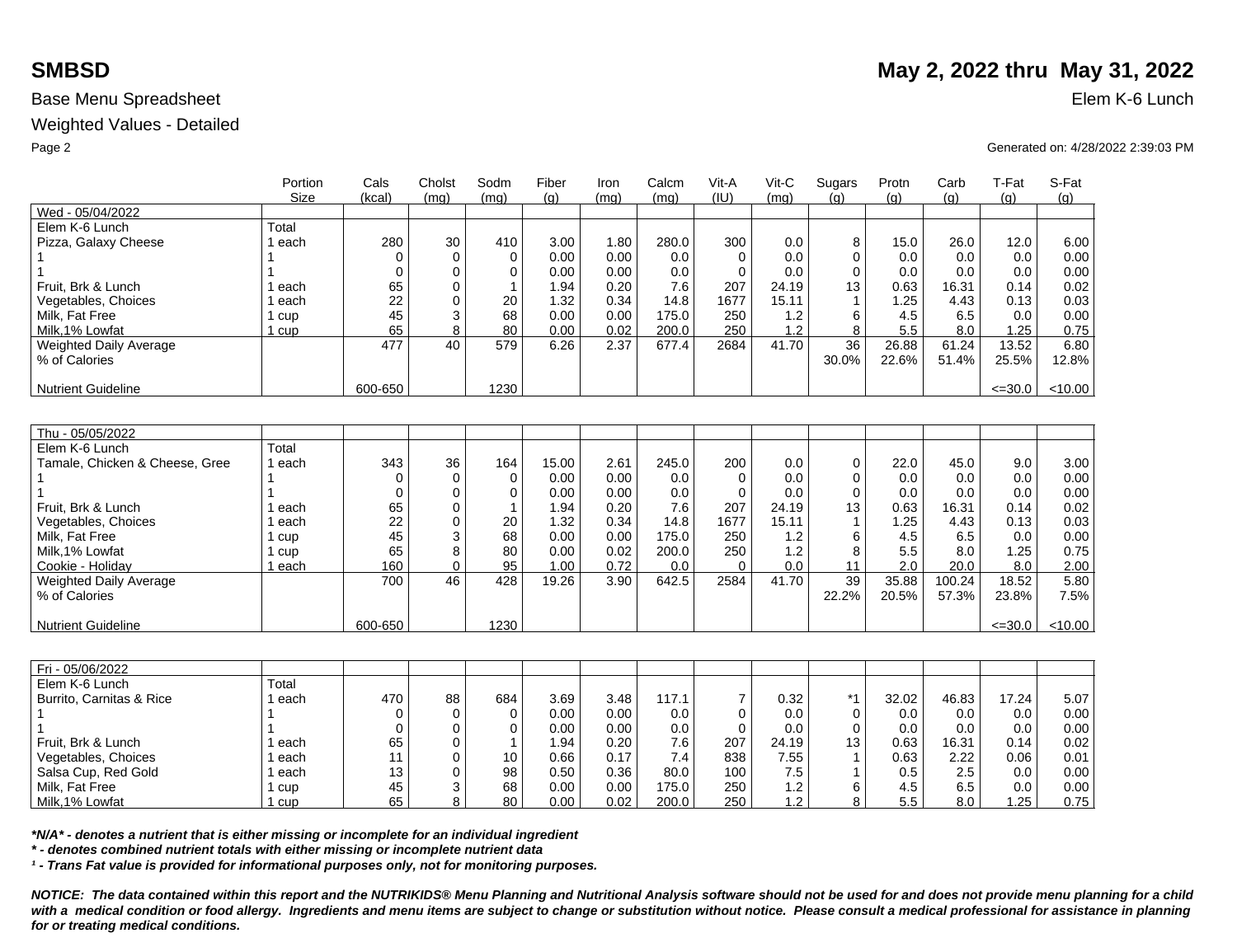Nutrient Guideline

## Base Menu Spreadsheet Elem K-6 Lunch

### Weighted Values - Detailed

|                                  | Portion | Cals     | Cholst   | Sodm     | Fiber | Iron | Calcm | Vit-A    | Vit-C | Sugars      | Protn | Carb  | T-Fat       | S-Fat   |
|----------------------------------|---------|----------|----------|----------|-------|------|-------|----------|-------|-------------|-------|-------|-------------|---------|
|                                  | Size    | (kcal)   | (mq)     | (mq)     | (q)   | (ma) | (ma)  | (III)    | (ma)  | (a)         | (g)   | (g)   | (g)         | (g)     |
| <b>Weighted Daily Average</b>    |         | 668      | 98       | 940      | 6.79  | 4.24 | 587.1 | 1652     | 41.97 | $*30$       | 43.77 | 82.36 | 18.69       | 5.86    |
| % of Calories                    |         |          |          |          |       |      |       |          |       | $*17.7%$    | 26.2% | 49.3% | 25.2%       | 7.9%    |
|                                  |         |          |          |          |       |      |       |          |       |             |       |       |             |         |
| <b>Nutrient Guideline</b>        |         | 600-650  |          | 1230     |       |      |       |          |       |             |       |       | $\leq 30.0$ | < 10.00 |
|                                  |         |          |          |          |       |      |       |          |       |             |       |       |             |         |
|                                  |         |          |          |          |       |      |       |          |       |             |       |       |             |         |
| Mon - 05/09/2022                 |         |          |          |          |       |      |       |          |       |             |       |       |             |         |
| Elem K-6 Lunch                   | Total   |          |          |          |       |      |       |          |       |             |       |       |             |         |
| Garlic Cheese Toast, WG          | 1 each  | 368      | 38       | 447      | 2.00  | 1.86 | 420.0 | 413      | 0.0   | 3           | 20.5  | 28.3  | 19.2        | 7.93    |
|                                  |         | 0        | $\Omega$ | $\Omega$ | 0.00  | 0.00 | 0.0   | $\Omega$ | 0.0   | $\Omega$    | 0.0   | 0.0   | 0.0         | 0.00    |
|                                  |         | $\Omega$ | $\Omega$ | $\Omega$ | 0.00  | 0.00 | 0.0   | $\Omega$ | 0.0   | $\Omega$    | 0.0   | 0.0   | 0.0         | 0.00    |
| Fruit, Brk & Lunch               | each    | 65       | $\Omega$ |          | 1.94  | 0.20 | 7.6   | 207      | 24.19 | 13          | 0.63  | 16.31 | 0.14        | 0.02    |
| Vegetables, Choices              | each    | 22       | $\Omega$ | 20       | 1.32  | 0.34 | 14.8  | 1677     | 15.11 |             | 1.25  | 4.43  | 0.13        | 0.03    |
| Milk. Fat Free                   | cup     | 45       | 3        | 68       | 0.00  | 0.00 | 175.0 | 250      | 1.2   | 6           | 4.5   | 6.5   | 0.0         | 0.00    |
| Milk.1% Lowfat                   | l cup   | 65       | 8        | 80       | 0.00  | 0.02 | 200.0 | 250      | 1.2   | 8           | 5.5   | 8.0   | 1.25        | 0.75    |
| <b>Weighted Daily Average</b>    |         | 565      | 48       | 616      | 5.26  | 2.43 | 817.4 | 2797     | 41.70 | 31          | 32.38 | 63.54 | 20.72       | 8.73    |
| % of Calories                    |         |          |          |          |       |      |       |          |       | 21.8%       | 22.9% | 45.0% | 33.0%       | 13.9%   |
|                                  |         |          |          |          |       |      |       |          |       |             |       |       |             |         |
| <b>Nutrient Guideline</b>        |         | 600-650  |          | 1230     |       |      |       |          |       |             |       |       | $\leq 30.0$ | < 10.00 |
|                                  |         |          |          |          |       |      |       |          |       |             |       |       |             |         |
|                                  |         |          |          |          |       |      |       |          |       |             |       |       |             |         |
| Tue - 05/10/2022                 |         |          |          |          |       |      |       |          |       |             |       |       |             |         |
| Elem K-6 Lunch                   | Total   |          |          |          |       |      |       |          |       |             |       |       |             |         |
| Chicken Nuggets, Tempura Style   | 5 each  | 210      | 35       | 280      | 1.00  | 1.44 | 29.0  | 0        | 0.0   | 0           | 15.0  | 9.0   | 13.0        | 2.50    |
|                                  |         | 0        | $\Omega$ | $\Omega$ | 0.00  | 0.00 | 0.0   | $\Omega$ | 0.0   | $\mathbf 0$ | 0.0   | 0.0   | 0.0         | 0.00    |
|                                  |         | 0        | 0        | $\Omega$ | 0.00  | 0.00 | 0.0   | $\Omega$ | 0.0   | 0           | 0.0   | 0.0   | 0.0         | 0.00    |
| Fruit, Brk & Lunch               | each    | 65       | 0        |          | 1.94  | 0.20 | 7.6   | 207      | 24.19 | 13          | 0.63  | 16.31 | 0.14        | 0.02    |
| Vegetables, Choices              | each    | 22       | $\Omega$ | 20       | 1.32  | 0.34 | 14.8  | 1677     | 15.11 |             | 1.25  | 4.43  | 0.13        | 0.03    |
| Milk, Fat Free                   | 1 cup   | 45       | 3        | 68       | 0.00  | 0.00 | 175.0 | 250      | 1.2   | 6           | 4.5   | 6.5   | 0.0         | 0.00    |
| Milk, 1% Lowfat                  | 1 cup   | 65       | 8        | 80       | 0.00  | 0.02 | 200.0 | 250      | 1.2   | 8           | 5.5   | 8.0   | 1.25        | 0.75    |
| Ranch, Single Serving Cup, Heinz | 1 each  | 80       | 5        | 180      | 0.00  | 0.00 | 0.0   | $\Omega$ | 0.0   |             | 0.0   | 2.0   | 9.0         | 1.50    |
| <b>BBQ Sauce Cup</b>             | 1 each  | 45       | $\Omega$ | 210      | 0.00  | 0.72 | 0.0   | $\Omega$ | 0.0   | 9           | 0.0   | 9.98  | 0.0         | 0.00    |
| Weighted Daily Average           |         | 531      | 50       | 839      | 4.26  | 2.73 | 426.4 | 2384     | 41.70 | 38          | 26.88 | 56.22 | 23.52       | 4.80    |
| % of Calories                    |         |          |          |          |       |      |       |          |       | 28.4%       | 20.2% | 42.3% | 39.8%       | 8.1%    |
|                                  |         |          |          |          |       |      |       |          |       |             |       |       |             |         |

1230

*\*N/A\* - denotes a nutrient that is either missing or incomplete for an individual ingredient*

*\* - denotes combined nutrient totals with either missing or incomplete nutrient data*

*¹ - Trans Fat value is provided for informational purposes only, not for monitoring purposes.*

600-650

*NOTICE: The data contained within this report and the NUTRIKIDS® Menu Planning and Nutritional Analysis software should not be used for and does not provide menu planning for a child*  with a medical condition or food allergy. Ingredients and menu items are subject to change or substitution without notice. Please consult a medical professional for assistance in planning *for or treating medical conditions.*

# **SMBSD** May 2, 2022 thru May 31, 2022

<u><=30.0 | <10.00</u>

Page 3 Generated on: 4/28/2022 2:39:03 PM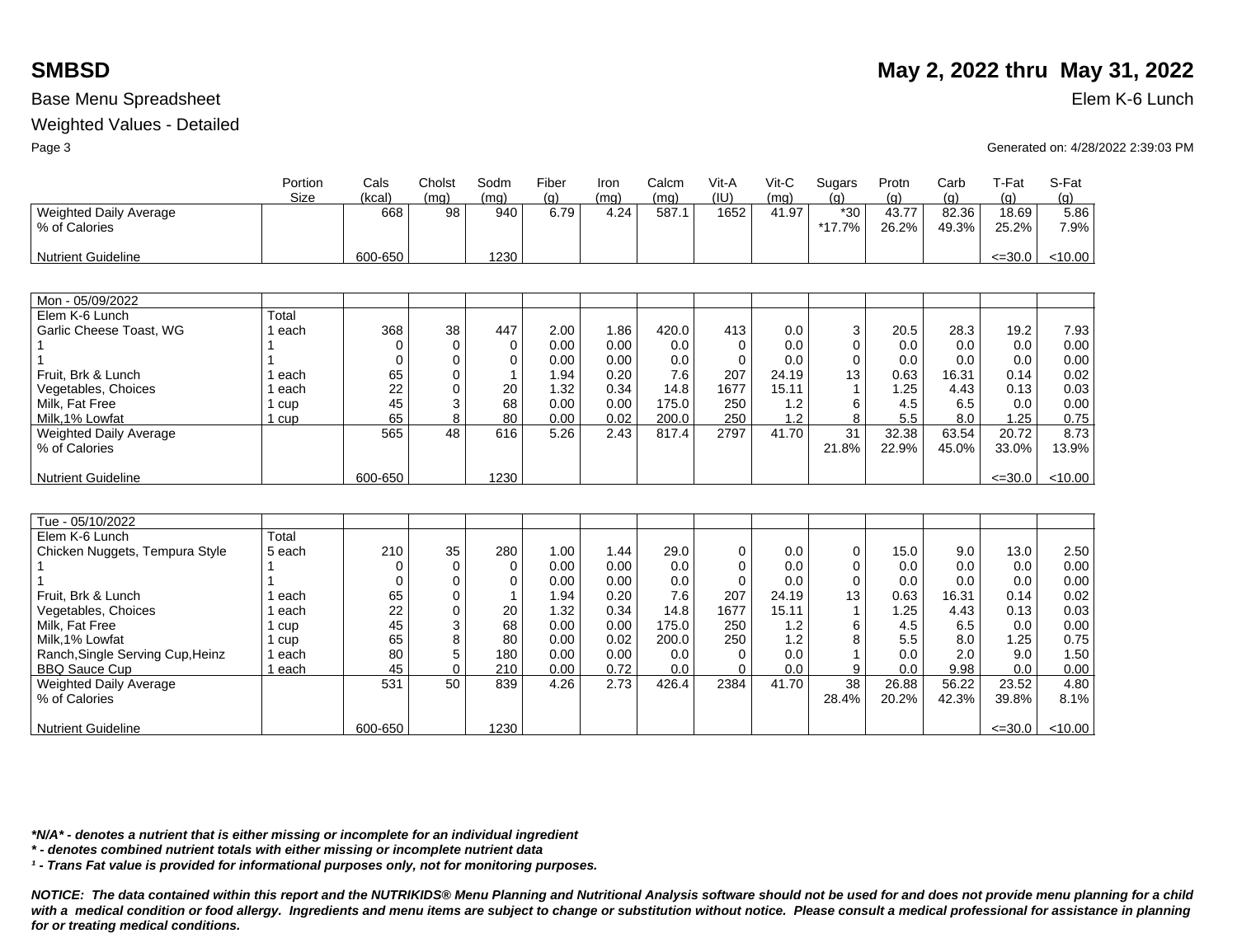Weighted Values - Detailed

|                               | Portion<br>Size | Cals<br>(kcal) | Cholst<br>(mq) | Sodm<br>(mq) | Fiber<br>(q) | Iron<br>(mq) | Calcm<br>(mq) | Vit-A<br>(IU) | $V$ it-C<br>(mq) | Sugars<br>(q)  | Protn<br>(q) | Carb<br>(q) | T-Fat       | S-Fat   |
|-------------------------------|-----------------|----------------|----------------|--------------|--------------|--------------|---------------|---------------|------------------|----------------|--------------|-------------|-------------|---------|
| Wed - 05/11/2022              |                 |                |                |              |              |              |               |               |                  |                |              |             | (g)         | (g)     |
| Elem K-6 Lunch                | Total           |                |                |              |              |              |               |               |                  |                |              |             |             |         |
| Cheesy Pull Aparts            | 1 each          | 290            | 30             | 630          | 0.00         | 0.54         | 243.2         | 137           | 0.48             |                | 15.0         | 29.0        | 14.0        | 5.00    |
| Marinara Sauce Cup            | 1 each          | 20             | $\Omega$       | 100          | 1.00         | 0.00         | 95.0          | $\Omega$      | 0.0              | 2              | 0.5          | 3.5         | 0.5         | 0.00    |
|                               |                 |                | $\Omega$       | 0            | 0.00         | 0.00         | 0.0           | ∩             | 0.0              | $\Omega$       | 0.0          | 0.0         | 0.0         | 0.00    |
|                               |                 |                | $\Omega$       | 0            | 0.00         | 0.00         | 0.0           | $\Omega$      | 0.0              | $\Omega$       | 0.0          | 0.0         | 0.0         | 0.00    |
| Fruit, Brk & Lunch            | 1 each          | 65             | 0              |              | 1.94         | 0.20         | 7.6           | 207           | 24.19            | 13             | 0.63         | 16.31       | 0.14        | 0.02    |
| Milk, Fat Free                | 1 cup           | 45             | 3              | 68           | 0.00         | 0.00         | 175.0         | 250           | 1.2              | 6              | 4.5          | 6.5         | 0.0         | 0.00    |
| Milk, 1% Lowfat               | $1 \text{ cup}$ | 65             | 8              | 80           | 0.00         | 0.02         | 200.0         | 250           | 1.2              | 8              | 5.5          | 8.0         | 1.25        | 0.75    |
| <b>Weighted Daily Average</b> |                 | 485            | 40             | 879          | 2.94         | 0.77         | 720.9         | 844           | 27.07            | 30             | 26.13        | 63.31       | 15.89       | 5.77    |
| % of Calories                 |                 |                |                |              |              |              |               |               |                  | 24.4%          | 21.6%        | 52.2%       | 29.5%       | 10.7%   |
|                               |                 |                |                |              |              |              |               |               |                  |                |              |             |             |         |
| <b>Nutrient Guideline</b>     |                 | 600-650        |                | 1230         |              |              |               |               |                  |                |              |             | $\leq 30.0$ | < 10.00 |
|                               |                 |                |                |              |              |              |               |               |                  |                |              |             |             |         |
|                               |                 |                |                |              |              |              |               |               |                  |                |              |             |             |         |
| Thu - 05/12/2022              |                 |                |                |              |              |              |               |               |                  |                |              |             |             |         |
| Elem K-6 Lunch                | Total           |                |                |              |              |              |               |               |                  |                |              |             |             |         |
| Pupusa, Chorizo Bean & Cheese | 1 each          | 350            | 40             | 890          | 1.00         | 1.08         | 282.9         | $\Omega$      | 0.0              | $\overline{2}$ | 13.99        | 30.98       | 19.99       | 8.00    |
|                               |                 |                | 0              | 0            | 0.00         | 0.00         | 0.0           | $\Omega$      | 0.0              | $\Omega$       | 0.0          | 0.0         | 0.0         | 0.00    |
|                               |                 |                | $\Omega$       | $\Omega$     | 0.00         | 0.00         | 0.0           | $\Omega$      | 0.0              | $\Omega$       | 0.0          | 0.0         | 0.0         | 0.00    |
| Fruit. Brk & Lunch            | each            | 65             | 0              |              | 1.94         | 0.20         | 7.6           | 207           | 24.19            | 13             | 0.63         | 16.31       | 0.14        | 0.02    |
| Vegetables, Choices           | 1 each          | 11             | $\Omega$       | 10           | 0.66         | 0.17         | 7.4           | 838           | 7.55             |                | 0.63         | 2.22        | 0.06        | 0.01    |
| Milk, Fat Free                | 1 cup           | 45             | 3              | 68           | 0.00         | 0.00         | 175.0         | 250           | 1.2              | 6              | 4.5          | 6.5         | 0.0         | 0.00    |
| Milk, 1% Lowfat               | $1$ cup         | 65             | 8              | 80           | 0.00         | 0.02         | 200.0         | 250           | 1.2              | 8              | 5.5          | 8.0         | 1.25        | 0.75    |
| Weighted Daily Average        |                 | 535            | 50             | 1048         | 3.60         | 1.48         | 672.9         | 1545          | 34.15            | 29             | 25.24        | 64.01       | 21.44       | 8.78    |
| % of Calories                 |                 |                |                |              |              |              |               |               |                  | 21.8%          | 18.9%        | 47.8%       | 36.0%       | 14.8%   |
|                               |                 |                |                |              |              |              |               |               |                  |                |              |             |             |         |
| <b>Nutrient Guideline</b>     |                 | 600-650        |                | 1230         |              |              |               |               |                  |                |              |             | $\leq 30.0$ | < 10.00 |

*\*N/A\* - denotes a nutrient that is either missing or incomplete for an individual ingredient*

*\* - denotes combined nutrient totals with either missing or incomplete nutrient data*

*¹ - Trans Fat value is provided for informational purposes only, not for monitoring purposes.*

*NOTICE: The data contained within this report and the NUTRIKIDS® Menu Planning and Nutritional Analysis software should not be used for and does not provide menu planning for a child*  with a medical condition or food allergy. Ingredients and menu items are subject to change or substitution without notice. Please consult a medical professional for assistance in planning *for or treating medical conditions.*

# **SMBSD** May 2, 2022 thru May 31, 2022

Page 4 Generated on: 4/28/2022 2:39:03 PM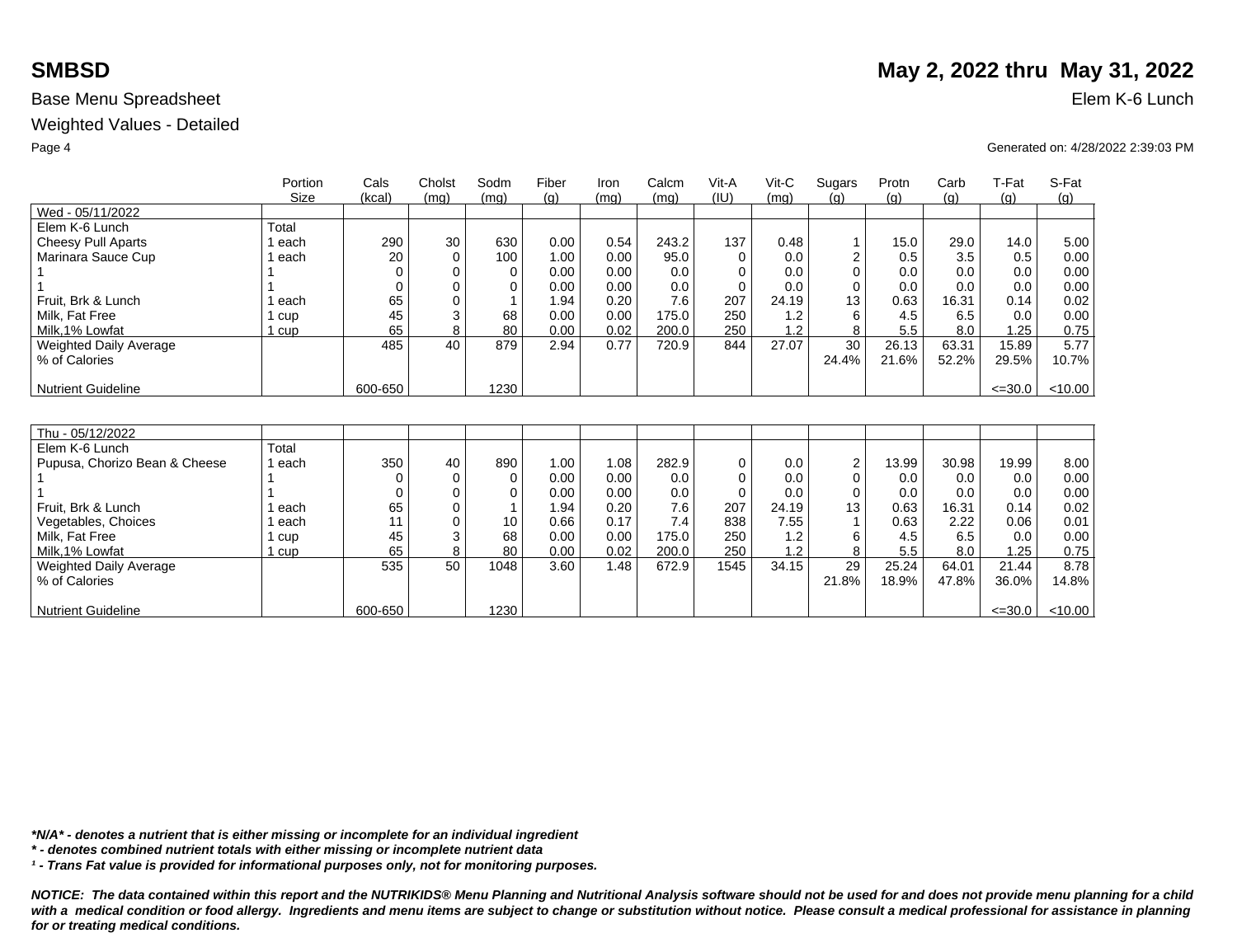Weighted Values - Detailed

| (g)     |
|---------|
|         |
|         |
|         |
| 1.40    |
| 0.00    |
| 0.02    |
| 0.00    |
| 0.01    |
| 0.00    |
| 0.00    |
| 0.00    |
| 0.00    |
| 0.75    |
| 2.19    |
| 4.4%    |
|         |
| < 10.00 |
|         |
|         |
|         |
|         |
| 3.62    |
| 0.00    |
| 0.00    |
| 0.02    |
| 0.03    |
| 0.00    |
| 0.75    |
| 0.00    |
| 4.42    |
|         |
| 8.1%    |
| < 10.00 |
|         |

*\*N/A\* - denotes a nutrient that is either missing or incomplete for an individual ingredient*

*\* - denotes combined nutrient totals with either missing or incomplete nutrient data*

*¹ - Trans Fat value is provided for informational purposes only, not for monitoring purposes.*

*NOTICE: The data contained within this report and the NUTRIKIDS® Menu Planning and Nutritional Analysis software should not be used for and does not provide menu planning for a child*  with a medical condition or food allergy. Ingredients and menu items are subject to change or substitution without notice. Please consult a medical professional for assistance in planning *for or treating medical conditions.*

## **SMBSD** May 2, 2022 thru May 31, 2022

Page 5 Generated on: 4/28/2022 2:39:03 PM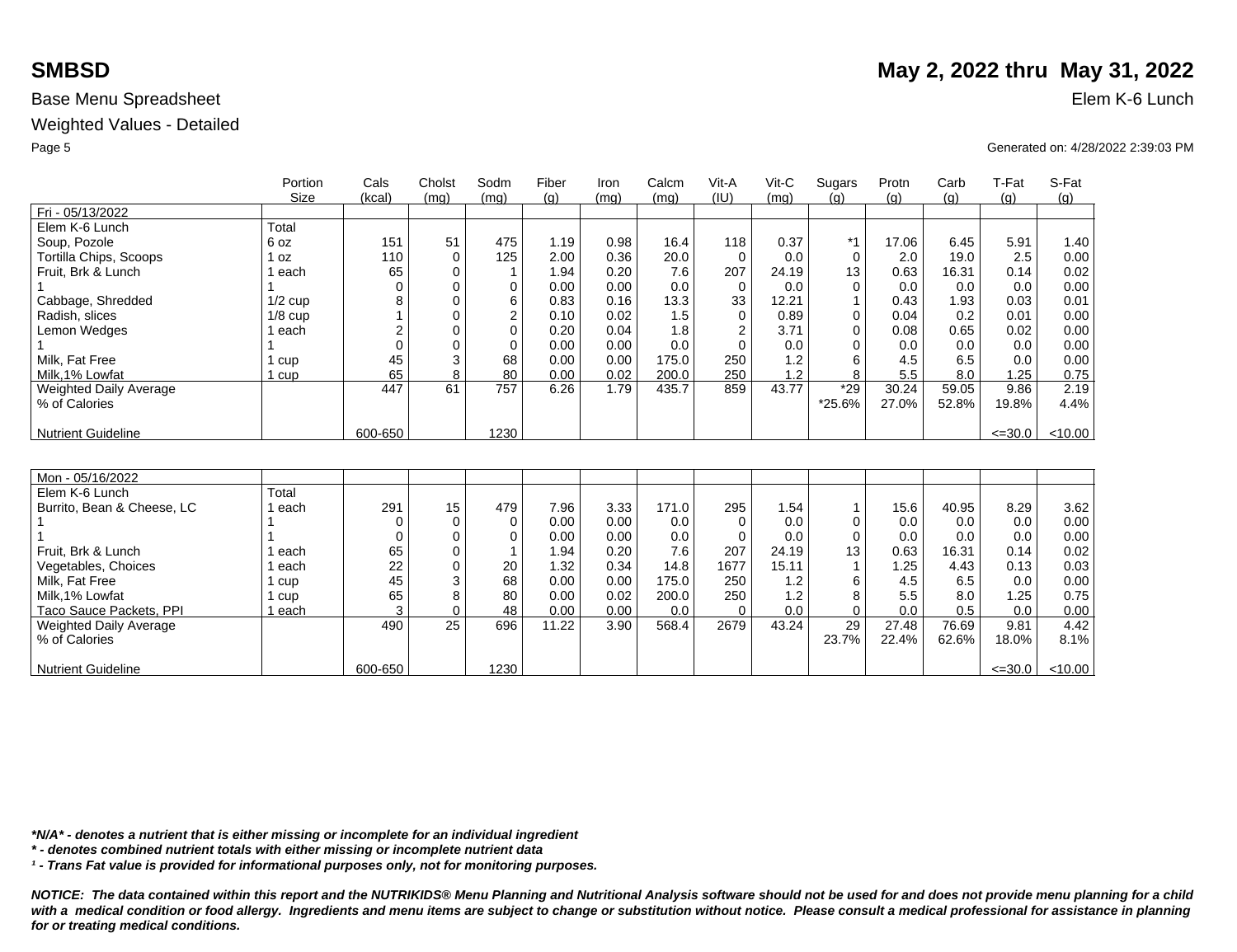Weighted Values - Detailed

|                                  | Portion     | Cals     | Cholst   | Sodm        | Fiber | Iron | Calcm | Vit-A    | $V$ it-C | Sugars   | Protn | Carb  | T-Fat       | S-Fat   |
|----------------------------------|-------------|----------|----------|-------------|-------|------|-------|----------|----------|----------|-------|-------|-------------|---------|
|                                  | <b>Size</b> | (kcal)   | (mq)     | (mq)        | (q)   | (mq) | (mq)  | (IU)     | (mq)     | (q)      | (g)   | (q)   | (q)         | (g)     |
| Tue - 05/17/2022                 |             |          |          |             |       |      |       |          |          |          |       |       |             |         |
| Elem K-6 Lunch                   | Total       |          |          |             |       |      |       |          |          |          |       |       |             |         |
| Chicken Tenders, Golden Crispy   | 2 each      | 110      | 20       | 200         | 1.00  | 0.72 | 0.0   | 0        | 0.0      | 1        | 10.0  | 6.0   | 6.0         | 1.00    |
|                                  |             |          | $\Omega$ | $\mathbf 0$ | 0.00  | 0.00 | 0.0   | $\Omega$ | 0.0      | 0        | 0.0   | 0.0   | 0.0         | 0.00    |
|                                  |             | 0        | $\Omega$ | 0           | 0.00  | 0.00 | 0.0   | $\Omega$ | 0.0      | $\Omega$ | 0.0   | 0.0   | 0.0         | 0.00    |
| Fruit. Brk & Lunch               | each        | 65       | 0        |             | 1.94  | 0.20 | 7.6   | 207      | 24.19    | 13       | 0.63  | 16.31 | 0.14        | 0.02    |
| Vegetables, Choices              | each        | 22       | O        | 20          | 1.32  | 0.34 | 14.8  | 1677     | 15.11    |          | 1.25  | 4.43  | 0.13        | 0.03    |
| Milk. Fat Free                   | 1 cup       | 45       | 3        | 68          | 0.00  | 0.00 | 175.0 | 250      | 1.2      | 6        | 4.5   | 6.5   | 0.0         | 0.00    |
| Milk, 1% Lowfat                  | 1 cup       | 65       | 8        | 80          | 0.00  | 0.02 | 200.0 | 250      | 1.2      | 8        | 5.5   | 8.0   | 1.25        | 0.75    |
| Ranch, Single Serving Cup, Heinz | 1 each      | 80       | 5        | 180         | 0.00  | 0.00 | 0.0   | $\Omega$ | 0.0      |          | 0.0   | 2.0   | 9.0         | 1.50    |
| <b>BBQ Sauce Cup</b>             | 1 each      | 45       | $\Omega$ | 210         | 0.00  | 0.72 | 0.0   | $\Omega$ | 0.0      | 9        | 0.0   | 9.98  | 0.0         | 0.00    |
| Weighted Daily Average           |             | 431      | 35       | 759         | 4.26  | 2.01 | 397.4 | 2384     | 41.70    | 39       | 21.88 | 53.22 | 16.52       | 3.30    |
| % of Calories                    |             |          |          |             |       |      |       |          |          | 35.9%    | 20.3% | 49.3% | 34.5%       | 6.9%    |
|                                  |             |          |          |             |       |      |       |          |          |          |       |       |             |         |
| <b>Nutrient Guideline</b>        |             | 600-650  |          | 1230        |       |      |       |          |          |          |       |       | $\leq 30.0$ | < 10.00 |
|                                  |             |          |          |             |       |      |       |          |          |          |       |       |             |         |
|                                  |             |          |          |             |       |      |       |          |          |          |       |       |             |         |
| Wed - 05/18/2022                 |             |          |          |             |       |      |       |          |          |          |       |       |             |         |
| Elem K-6 Lunch                   | Total       |          |          |             |       |      |       |          |          |          |       |       |             |         |
| Teriyaki Beef Dunkers            | 4 each      | 216      | 46       | 390         | 0.60  | 1.40 | 15.0  | 51       | 0.0      | 9        | 12.2  | 12.1  | 13.3        | 6.40    |
| <b>Brown Rice-SFI</b>            | $1/2$ cup   | 163      | $\Omega$ | 285         | 1.60  | 0.58 | 7.6   | $\Omega$ | 0.0      | $*$ 0    | 3.35  | 33.86 | 1.42        | 0.26    |
|                                  |             | $\Omega$ | O        | $\Omega$    | 0.00  | 0.00 | 0.0   | $\Omega$ | 0.0      | 0        | 0.0   | 0.0   | 0.0         | 0.00    |
|                                  |             | 0        | $\Omega$ | $\Omega$    | 0.00  | 0.00 | 0.0   | $\Omega$ | 0.0      | 0        | 0.0   | 0.0   | 0.0         | 0.00    |
| Fruit. Brk & Lunch               | l each      | 65       | $\Omega$ |             | 1.94  | 0.20 | 7.6   | 207      | 24.19    | 13       | 0.63  | 16.31 | 0.14        | 0.02    |
| Vegetables, Choices              | l each      | 22       | $\Omega$ | 20          | 1.32  | 0.34 | 14.8  | 1677     | 15.11    |          | 1.25  | 4.43  | 0.13        | 0.03    |
| Milk. Fat Free                   | 1 cup       | 45       | 3        | 68          | 0.00  | 0.00 | 175.0 | 250      | 1.2      | 6        | 4.5   | 6.5   | 0.0         | 0.00    |
| Milk.1% Lowfat                   | 1 cup       | 65       | 8        | 80          | 0.00  | 0.02 | 200.0 | 250      | 1.2      | 8        | 5.5   | 8.0   | .25         | 0.75    |
| Weighted Daily Average           |             | 575      | 56       | 844         | 5.46  | 2.55 | 420.0 | 2435     | 41.70    | $*37$    | 27.43 | 81.20 | 16.24       | 7.46    |
| % of Calories                    |             |          |          |             |       |      |       |          |          | *26.0%   | 19.1% | 56.4% | 25.4%       | 11.7%   |
|                                  |             |          |          |             |       |      |       |          |          |          |       |       |             |         |
| <b>Nutrient Guideline</b>        |             | 600-650  |          | 1230        |       |      |       |          |          |          |       |       | $\leq 30.0$ | < 10.00 |

*\*N/A\* - denotes a nutrient that is either missing or incomplete for an individual ingredient*

*\* - denotes combined nutrient totals with either missing or incomplete nutrient data*

*¹ - Trans Fat value is provided for informational purposes only, not for monitoring purposes.*

*NOTICE: The data contained within this report and the NUTRIKIDS® Menu Planning and Nutritional Analysis software should not be used for and does not provide menu planning for a child*  with a medical condition or food allergy. Ingredients and menu items are subject to change or substitution without notice. Please consult a medical professional for assistance in planning *for or treating medical conditions.*

## **SMBSD** May 2, 2022 thru May 31, 2022

Page 6 Generated on: 4/28/2022 2:39:03 PM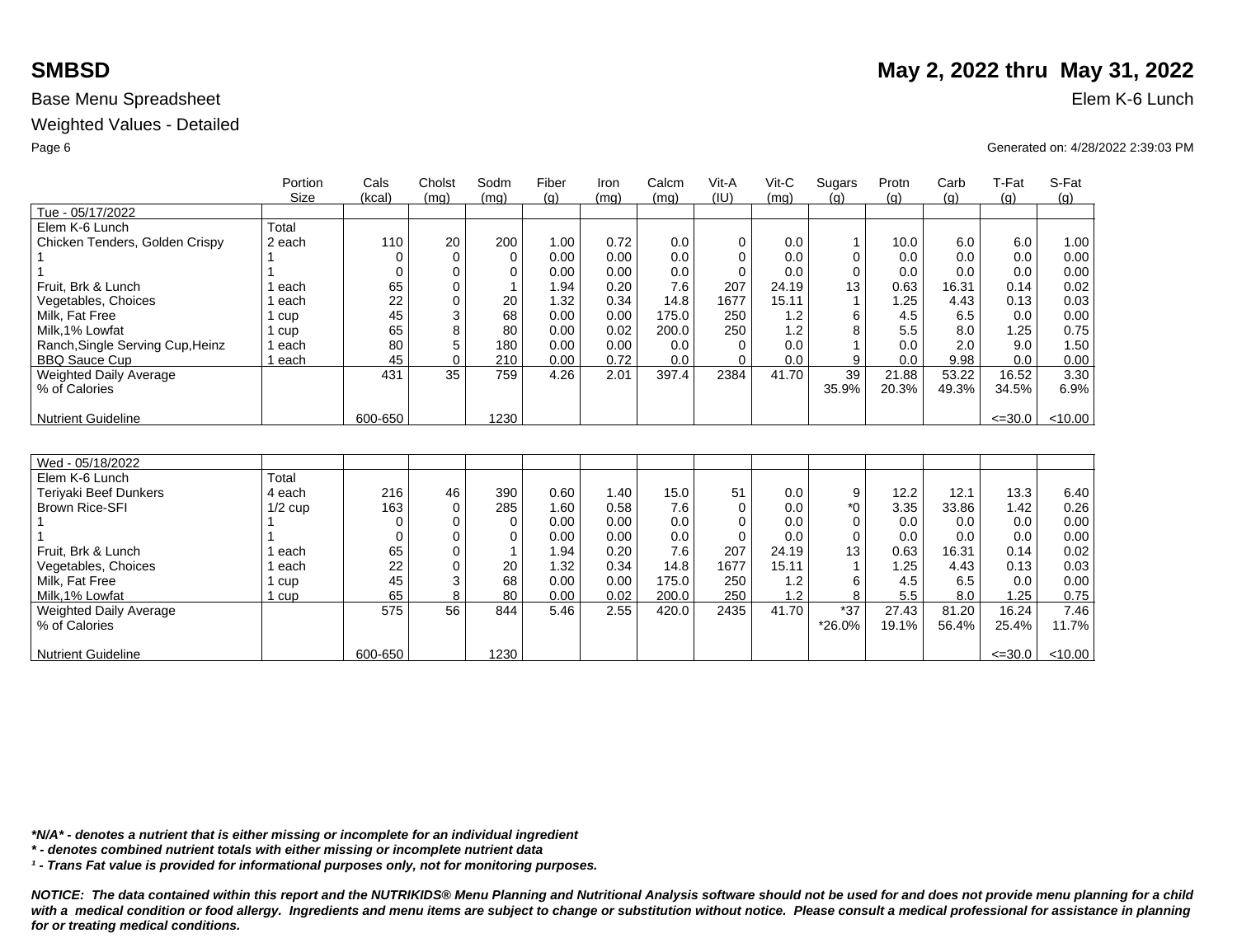### Weighted Values - Detailed

|                                   | Portion<br><b>Size</b> | Cals<br>(kcal) | Cholst<br>(mq)  | Sodm<br>(mq) | Fiber<br>(q) | Iron<br>(mq) | Calcm<br>(mq) | Vit-A<br>(IU) | Vit-C<br>(mq) | Sugars<br>(q) | Protn<br>(g) | Carb<br>(q) | T-Fat<br>(q) | S-Fat<br>(q) |
|-----------------------------------|------------------------|----------------|-----------------|--------------|--------------|--------------|---------------|---------------|---------------|---------------|--------------|-------------|--------------|--------------|
| Thu - 05/19/2022                  |                        |                |                 |              |              |              |               |               |               |               |              |             |              |              |
| Elem K-6 Lunch                    | Total                  |                |                 |              |              |              |               |               |               |               |              |             |              |              |
| <b>Grilled Cheese Sandwich-IW</b> | 1 each                 | 280            | 30              | 599          | 3.00         | 1.61         | 456.3         | 608           | 0.0           | 6             | 18.66        | 31.58       | 9.68         | 5.39         |
|                                   |                        | 0              | 0               | $\mathbf 0$  | 0.00         | 0.00         | 0.0           |               | 0.0           | $\Omega$      | 0.0          | 0.0         | 0.0          | 0.00         |
|                                   |                        | $\Omega$       | 0               | $\mathbf 0$  | 0.00         | 0.00         | 0.0           | $\Omega$      | 0.0           | $\Omega$      | 0.0          | 0.0         | 0.0          | 0.00         |
| Fruit. Brk & Lunch                | each                   | 65             | 0               | $\mathbf{1}$ | 1.94         | 0.20         | 7.6           | 207           | 24.19         | 13            | 0.63         | 16.31       | 0.14         | 0.02         |
| Vegetables, Choices               | each                   | 22             | $\overline{0}$  | 20           | 1.32         | 0.34         | 14.8          | 1677          | 15.11         |               | 1.25         | 4.43        | 0.13         | 0.03         |
| Milk. Fat Free                    | 1 cup                  | 45             | 3               | 68           | 0.00         | 0.00         | 175.0         | 250           | 1.2           | 6             | 4.5          | 6.5         | 0.0          | 0.00         |
| Milk.1% Lowfat                    | 1 cup                  | 65             | 8               | 80           | 0.00         | 0.02         | 200.0         | 250           | 1.2           | 8             | 5.5          | 8.0         | 1.25         | 0.75         |
| <b>Weighted Daily Average</b>     |                        | 476            | 40              | 768          | 6.26         | 2.18         | 853.7         | 2991          | 41.70         | 34            | 30.54        | 66.82       | 11.20        | 6.19         |
| % of Calories                     |                        |                |                 |              |              |              |               |               |               | 28.8%         | 25.6%        | 56.1%       | 21.2%        | 11.7%        |
|                                   |                        |                |                 |              |              |              |               |               |               |               |              |             |              |              |
| <b>Nutrient Guideline</b>         |                        | 600-650        |                 | 1230         |              |              |               |               |               |               |              |             | $\leq 30.0$  | $<$ 10.00    |
|                                   |                        |                |                 |              |              |              |               |               |               |               |              |             |              |              |
|                                   |                        |                |                 |              |              |              |               |               |               |               |              |             |              |              |
| Fri - 05/20/2022                  |                        |                |                 |              |              |              |               |               |               |               |              |             |              |              |
| Elem K-6 Lunch                    | Total                  |                |                 |              |              |              |               |               |               |               |              |             |              |              |
| Pasta, Cooked, WG, Penne          | $1/2$ cup              | 106            | 0               | 7            | 3.04         | 2.05         | 4.8           | $\Omega$      | 0.0           | *2            | 8.1          | 20.25       | 0.51         | 0.00         |
| Marinara Sauce-SFI                | $1/2$ cup              | 55             | 0               | 377          | 2.38         | 1.47         | 41.5          | 2284          | 13.46         | *4            | 1.77         | 9.88        | 1.65         | 0.24         |
| Cheese, Shredded                  | 1 oz                   | 110            | 25              | 160          | 0.50         | 0.00         | 200.0         | 200           | 0.0           | $\Omega$      | 7.0          | 0.5         | 9.0          | 6.00         |
| Breadstick, Honey                 | ∣ each                 | 140            | $\Omega$        | 230          | 2.00         | 1.44         | 0.0           | 0             | 0.0           | 3             | 4.0          | 28.0        | 2.0          | 0.00         |
|                                   |                        | 0              | 0               | $\mathbf 0$  | 0.00         | 0.00         | 0.0           | $\Omega$      | 0.0           | $\Omega$      | 0.0          | 0.0         | 0.0          | 0.00         |
|                                   |                        | $\Omega$       | 0               | $\mathbf 0$  | 0.00         | 0.00         | 0.0           | $\Omega$      | 0.0           | $\Omega$      | 0.0          | 0.0         | 0.0          | 0.00         |
| Fruit. Brk & Lunch                | each                   | 65             | 0               | $\mathbf{1}$ | 1.94         | 0.20         | 7.6           | 207           | 24.19         | 13            | 0.63         | 16.31       | 0.14         | 0.02         |
| Milk, Fat Free                    | l cup                  | 45             | 3               | 68           | 0.00         | 0.00         | 175.0         | 250           | 1.2           | 6             | 4.5          | 6.5         | 0.0          | 0.00         |
| Milk, 1% Lowfat                   | 1 cup                  | 65             | 8               | 80           | 0.00         | 0.02         | 200.0         | 250           | 1.2           | 8             | 5.5          | 8.0         | 1.25         | 0.75         |
| Weighted Daily Average            |                        | 586            | $\overline{35}$ | 923          | 9.86         | 5.19         | 628.9         | 3192          | 40.05         | $*36$         | 31.50        | 89.44       | 14.55        | 7.02         |
| % of Calories                     |                        |                |                 |              |              |              |               |               |               | $*24.4%$      | 21.5%        | 61.0%       | 22.3%        | 10.8%        |
|                                   |                        |                |                 |              |              |              |               |               |               |               |              |             |              |              |
| <b>Nutrient Guideline</b>         |                        | 600-650        |                 | 1230         |              |              |               |               |               |               |              |             | $\leq 30.0$  | < 10.00      |
|                                   |                        |                |                 |              |              |              |               |               |               |               |              |             |              |              |
|                                   |                        |                |                 |              |              |              |               |               |               |               |              |             |              |              |

| Mon - 05/23/2022     |       |     |    |     |      |      |       |      |       |    |       |       |                   |      |
|----------------------|-------|-----|----|-----|------|------|-------|------|-------|----|-------|-------|-------------------|------|
| Elem K-6 Lunch       | Total |     |    |     |      |      |       |      |       |    |       |       |                   |      |
| Nacho Pretzel Pocket | each  | 360 | 50 | 600 | 3.00 | 2.00 | 369.0 |      | 0.0   | ົ  | 19.72 | 38.0  | 16.0 <sub>1</sub> | 8.00 |
|                      |       |     |    |     | 0.00 | 0.00 | 0.0   |      | 0.0   |    | 0.0   | 0.0   | 0.0               | 0.00 |
|                      |       |     |    |     | 0.00 | 0.00 | 0.0   |      | 0.0   |    | 0.0   | 0.0   | 0.0               | 0.00 |
| Fruit, Brk & Lunch   | each  | 65  |    |     | l.94 | 0.20 | 7.6   | 207  | 24.19 | 13 | 0.63  | 16.31 | 0.14              | 0.02 |
| Vegetables, Choices  | each  | 22  |    | 20  | 1.32 | 0.34 | 14.8  | 1677 | 15.11 |    | .25   | 4.43  | 0.13              | 0.03 |
| Milk, Fat Free       | cup   | 45  |    | 68  | 0.00 | 0.00 | 175.0 | 250  | 1.2   |    | 4.5   | 6.5   | 0.0               | 0.00 |
| Milk, 1% Lowfat      | cup   | 65  |    | 80  | 0.00 | 0.02 | 200.0 | 250  | 1.2   |    | 5.5   | 8.0   | .25               | 0.75 |

*\*N/A\* - denotes a nutrient that is either missing or incomplete for an individual ingredient*

*\* - denotes combined nutrient totals with either missing or incomplete nutrient data*

*¹ - Trans Fat value is provided for informational purposes only, not for monitoring purposes.*

*NOTICE: The data contained within this report and the NUTRIKIDS® Menu Planning and Nutritional Analysis software should not be used for and does not provide menu planning for a child*  with a medical condition or food allergy. Ingredients and menu items are subject to change or substitution without notice. Please consult a medical professional for assistance in planning *for or treating medical conditions.*

# **SMBSD** May 2, 2022 thru May 31, 2022

Page 7 Generated on: 4/28/2022 2:39:03 PM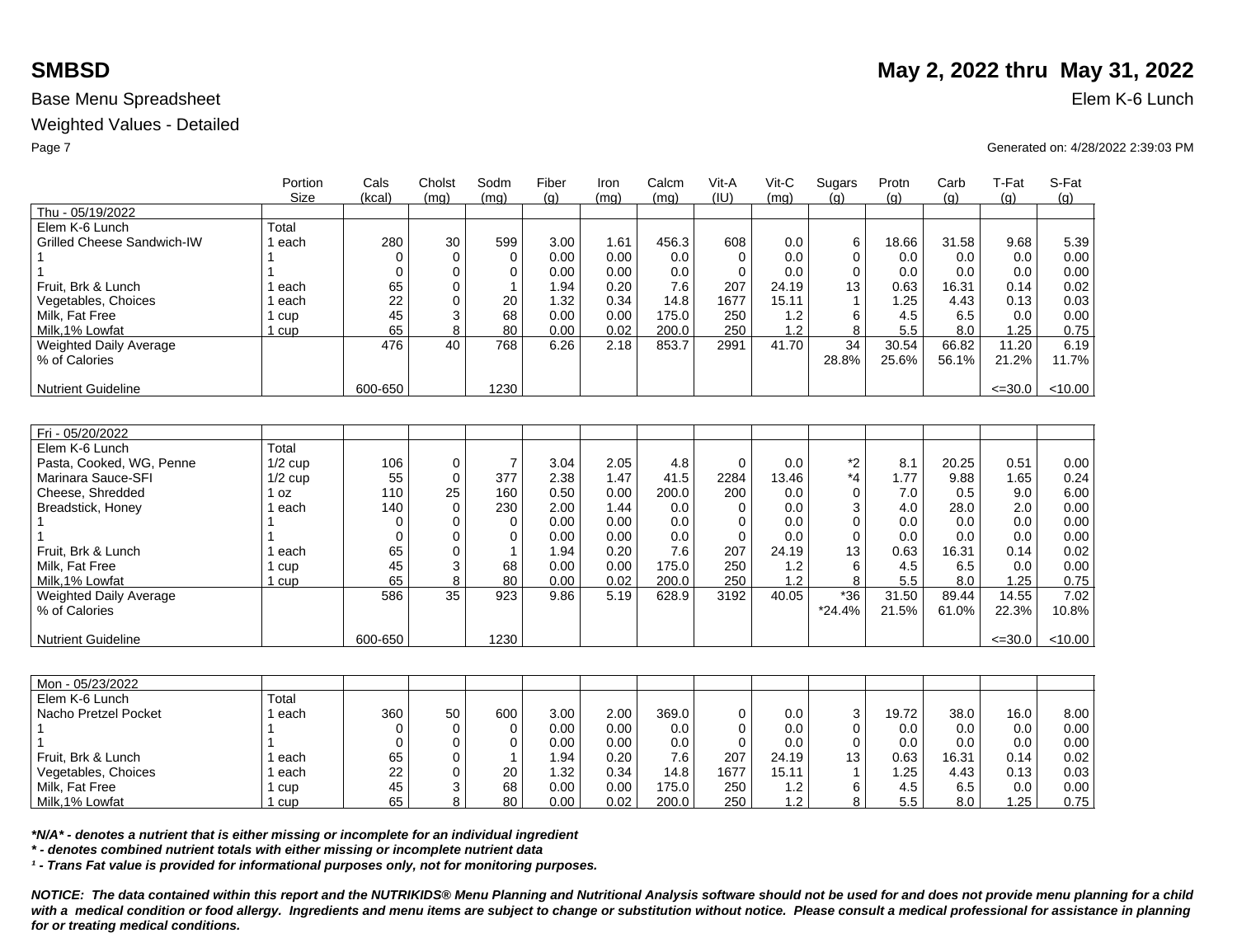### Weighted Values - Detailed

|                           | Portion     | Cals     | Cholst   | Sodm     | Fiber | Iron | Calcm | Vit-A    | Vit-C | Sugars   | Protn | Carb  | T-Fat       | S-Fat   |
|---------------------------|-------------|----------|----------|----------|-------|------|-------|----------|-------|----------|-------|-------|-------------|---------|
|                           | <b>Size</b> | (kcal)   | (mq)     | (mq)     | (g)   | (mq) | (mq)  | (IU)     | (mq)  | (q)      | (g)   | (g)   | (g)         | (g)     |
| Weighted Daily Average    |             | 557      | 60       | 769      | 6.26  | 2.57 | 766.4 | 2384     | 41.70 | 31       | 31.60 | 73.24 | 17.52       | 8.80    |
| % of Calories             |             |          |          |          |       |      |       |          |       | 22.1%    | 22.7% | 52.6% | 28.3%       | 14.2%   |
|                           |             |          |          |          |       |      |       |          |       |          |       |       |             |         |
| <b>Nutrient Guideline</b> |             | 600-650  |          | 1230     |       |      |       |          |       |          |       |       | $\leq 30.0$ | < 10.00 |
|                           |             |          |          |          |       |      |       |          |       |          |       |       |             |         |
|                           |             |          |          |          |       |      |       |          |       |          |       |       |             |         |
| Tue - 05/24/2022          |             |          |          |          |       |      |       |          |       |          |       |       |             |         |
| Elem K-6 Lunch            | Total       |          |          |          |       |      |       |          |       |          |       |       |             |         |
|                           |             | $\Omega$ | 0        | 0        | 0.00  | 0.00 | 0.0   | 0        | 0.0   | 0        | 0.0   | 0.0   | 0.0         | 0.00    |
|                           |             | $\Omega$ | 0        | 0        | 0.00  | 0.00 | 0.0   | 0        | 0.0   | 0        | 0.0   | 0.0   | 0.0         | 0.00    |
|                           |             | $\Omega$ | 0        | $\Omega$ | 0.00  | 0.00 | 0.0   | $\Omega$ | 0.0   | 0        | 0.0   | 0.0   | 0.0         | 0.00    |
| Fruit, Brk & Lunch        | ∣ each      | 65       | 0        |          | 1.94  | 0.20 | 7.6   | 207      | 24.19 | 13       | 0.63  | 16.31 | 0.14        | 0.02    |
| Vegetables, Choices       | 1 each      | 22       | 0        | 20       | 1.32  | 0.34 | 14.8  | 1677     | 15.11 |          | 1.25  | 4.43  | 0.13        | 0.03    |
| Milk, Fat Free            | 1 cup       | 45       | 3        | 68       | 0.00  | 0.00 | 175.0 | 250      | 1.2   | 6        | 4.5   | 6.5   | 0.0         | 0.00    |
| Milk.1% Lowfat            | 1 cup       | 65       | 8        | 80       | 0.00  | 0.02 | 200.0 | 250      | 1.2   | 8        | 5.5   | 8.0   | 1.25        | 0.75    |
| Weighted Daily Average    |             | 197      | 10       | 169      | 3.26  | 0.57 | 397.4 | 2384     | 41.70 | 28       | 11.88 | 35.24 | 1.52        | 0.80    |
| % of Calories             |             |          |          |          |       |      |       |          |       | 56.5%    | 24.2% | 71.7% | 6.9%        | 3.7%    |
|                           |             |          |          |          |       |      |       |          |       |          |       |       |             |         |
| <b>Nutrient Guideline</b> |             | 600-650  |          | 1230     |       |      |       |          |       |          |       |       | $\leq 30.0$ | < 10.00 |
|                           |             |          |          |          |       |      |       |          |       |          |       |       |             |         |
|                           |             |          |          |          |       |      |       |          |       |          |       |       |             |         |
| Wed - 05/25/2022          |             |          |          |          |       |      |       |          |       |          |       |       |             |         |
| Elem K-6 Lunch            | Total       |          |          |          |       |      |       |          |       |          |       |       |             |         |
| Taco Meat - Chicken       | 3 oz        | 109      | 62       | 296      | 0.28  | 1.09 | 4.2   | 221      | 1.96  | $*_{0}$  | 20.78 | 1.06  | 2.9         | 0.81    |
| Tortilla, 6" Flour WG     | 1 each      | 90       | $\Omega$ | 150      | 1.00  | 0.72 | 60.0  | $\Omega$ | 0.0   | 0        | 3.0   | 15.0  | 2.0         | 0.50    |
|                           |             | $\Omega$ | 0        | $\Omega$ | 0.00  | 0.00 | 0.0   | $\Omega$ | 0.0   | $\Omega$ | 0.0   | 0.0   | 0.0         | 0.00    |
|                           |             | $\Omega$ | $\Omega$ | 0        | 0.00  | 0.00 | 0.0   | $\Omega$ | 0.0   | $\Omega$ | 0.0   | 0.0   | 0.0         | 0.00    |
| Fruit. Brk & Lunch        | 1 each      | 65       | $\Omega$ |          | 1.94  | 0.20 | 7.6   | 207      | 24.19 | 13       | 0.63  | 16.31 | 0.14        | 0.02    |
| Milk, Fat Free            | 1 cup       | 45       | 3        | 68       | 0.00  | 0.00 | 175.0 | 250      | 1.2   | 6        | 4.5   | 6.5   | 0.0         | 0.00    |
| Milk.1% Lowfat            | 1 cup       | 65       | 8        | 80       | 0.00  | 0.02 | 200.0 | 250      | 1.2   | 8        | 5.5   | 8.0   | 1.25        | 0.75    |
| Weighted Daily Average    |             | 373      | 72       | 595      | 3.22  | 2.04 | 446.9 | 928      | 28.55 | $*27$    | 34.41 | 46.87 | 6.29        | 2.08    |
| % of Calories             |             |          |          |          |       |      |       |          |       | *28.6%   | 36.8% | 50.2% | 15.2%       | 5.0%    |
|                           |             |          |          |          |       |      |       |          |       |          |       |       |             |         |
| <b>Nutrient Guideline</b> |             | 600-650  |          | 1230     |       |      |       |          |       |          |       |       | $\leq 30.0$ | < 10.00 |

**SMBSD** May 2, 2022 thru May 31, 2022

Page 8 Generated on: 4/28/2022 2:39:03 PM

*\*N/A\* - denotes a nutrient that is either missing or incomplete for an individual ingredient*

*\* - denotes combined nutrient totals with either missing or incomplete nutrient data*

*¹ - Trans Fat value is provided for informational purposes only, not for monitoring purposes.*

*NOTICE: The data contained within this report and the NUTRIKIDS® Menu Planning and Nutritional Analysis software should not be used for and does not provide menu planning for a child*  with a medical condition or food allergy. Ingredients and menu items are subject to change or substitution without notice. Please consult a medical professional for assistance in planning *for or treating medical conditions.*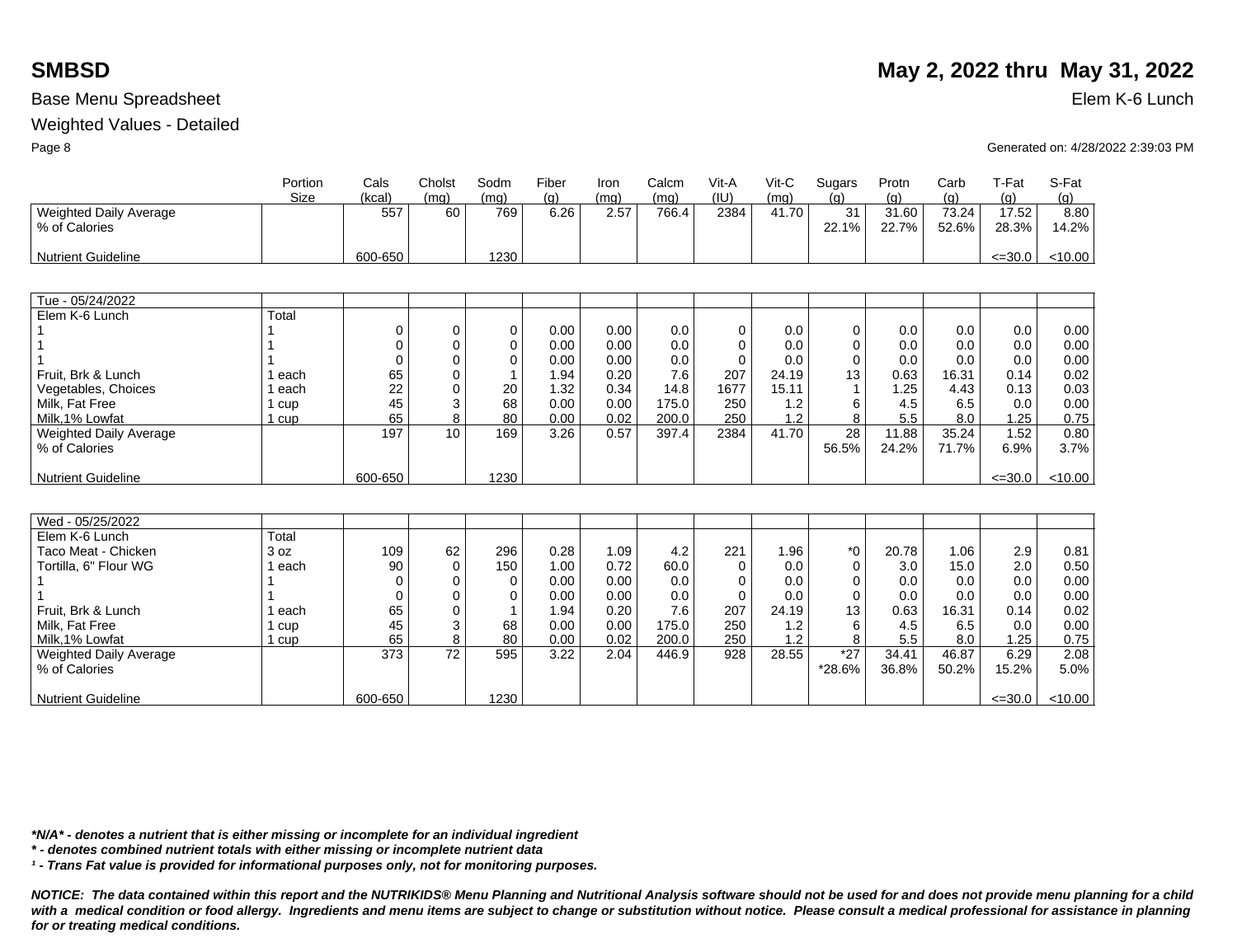Weighted Values - Detailed

|                                | Portion | Cals      | Cholst           | Sodm        | Fiber | Iron | Calcm | Vit-A       | Vit-C        | Sugars               | Protn | Carb  | T-Fat       | S-Fat   |
|--------------------------------|---------|-----------|------------------|-------------|-------|------|-------|-------------|--------------|----------------------|-------|-------|-------------|---------|
|                                | Size    | (kcal)    | (mq)             | (mq)        | (q)   | (mq) | (mq)  | (IU)        | (mq)         | (q)                  | (g)   | (q)   | (g)         | (g)     |
| Thu - 05/26/2022               |         |           |                  |             |       |      |       |             |              |                      |       |       |             |         |
| Elem K-6 Lunch                 | Total   |           |                  |             |       |      |       |             |              |                      |       |       |             |         |
| Pizza Pocket, Turk Pep         | 1 each  | 300       | 30               | 590         | 3.00  | 2.70 | 240.0 | 400         | 0.0          | 5                    | 19.0  | 31.0  | 12.0        | 5.00    |
|                                |         | $\Omega$  | $\Omega$         | 0           | 0.00  | 0.00 | 0.0   | $\Omega$    | 0.0          | 0                    | 0.0   | 0.0   | 0.0         | 0.00    |
|                                |         | $\Omega$  | $\Omega$         | $\Omega$    | 0.00  | 0.00 | 0.0   | $\Omega$    | 0.0          | $\Omega$             | 0.0   | 0.0   | 0.0         | 0.00    |
| Fruit, Brk & Lunch             | 1 each  | 65        | 0                |             | 1.94  | 0.20 | 7.6   | 207         | 24.19        | 13                   | 0.63  | 16.31 | 0.14        | 0.02    |
| Vegetables, Choices            | 1 each  | 22        | 0                | 20          | 1.32  | 0.34 | 14.8  | 1677        | 15.11        | $\mathbf{1}$         | 1.25  | 4.43  | 0.13        | 0.03    |
| Milk, Fat Free                 | 1 cup   | 45        | 3                | 68          | 0.00  | 0.00 | 175.0 | 250         | 1.2          | 6                    | 4.5   | 6.5   | 0.0         | 0.00    |
| Milk, 1% Lowfat                | 1 cup   | 65<br>497 | 8<br>40          | 80          | 0.00  | 0.02 | 200.0 | 250         | 1.2<br>41.70 | 8<br>$\overline{33}$ | 5.5   | 8.0   | 1.25        | 0.75    |
| <b>Weighted Daily Average</b>  |         |           |                  | 759         | 6.26  | 3.27 | 637.4 | 2784        |              | 26.4%                | 30.88 | 66.24 | 13.52       | 5.80    |
| % of Calories                  |         |           |                  |             |       |      |       |             |              |                      | 24.9% | 53.4% | 24.5%       | 10.5%   |
| <b>Nutrient Guideline</b>      |         | 600-650   |                  | 1230        |       |      |       |             |              |                      |       |       | $\leq 30.0$ | < 10.00 |
|                                |         |           |                  |             |       |      |       |             |              |                      |       |       |             |         |
|                                |         |           |                  |             |       |      |       |             |              |                      |       |       |             |         |
| Fri - 05/27/2022               |         |           |                  |             |       |      |       |             |              |                      |       |       |             |         |
| Elem K-6 Lunch                 | Total   |           |                  |             |       |      |       |             |              |                      |       |       |             |         |
| Sandwich, P&J- Wheat Smuckers  | 1 each  | 300       | $\mathbf 0$      | 280         | 4.00  | 1.44 | 20.0  | $\mathbf 0$ | 0.0          | 14                   | 9.0   | 32.0  | 17.0        | 3.00    |
|                                |         | $\Omega$  | $\mathbf 0$      | $\mathbf 0$ | 0.00  | 0.00 | 0.0   | $\mathbf 0$ | 0.0          | $\mathbf 0$          | 0.0   | 0.0   | 0.0         | 0.00    |
|                                | 1       | $\Omega$  | 0                | $\Omega$    | 0.00  | 0.00 | 0.0   | $\Omega$    | 0.0          | $\Omega$             | 0.0   | 0.0   | 0.0         | 0.00    |
| Fruit. Brk & Lunch             | 1 each  | 65        | $\Omega$         |             | 1.94  | 0.20 | 7.6   | 207         | 24.19        | 13                   | 0.63  | 16.31 | 0.14        | 0.02    |
| Vegetables, Choices            | 1 each  | 22        | $\Omega$         | 20          | 1.32  | 0.34 | 14.8  | 1677        | 15.11        | -1                   | 1.25  | 4.43  | 0.13        | 0.03    |
| Milk, Fat Free                 | 1 cup   | 45        | 3                | 68          | 0.00  | 0.00 | 175.0 | 250         | 1.2          | 6                    | 4.5   | 6.5   | 0.0         | 0.00    |
| Milk.1% Lowfat                 | 1 cup   | 65        | 8                | 80          | 0.00  | 0.02 | 200.0 | 250         | 1.2          | 8                    | 5.5   | 8.0   | 1.25        | 0.75    |
| Weighted Daily Average         |         | 497       | 10 <sup>10</sup> | 449         | 7.26  | 2.01 | 417.4 | 2384        | 41.70        | 42                   | 20.88 | 67.24 | 18.52       | 3.80    |
| % of Calories                  |         |           |                  |             |       |      |       |             |              | 33.6%                | 16.8% | 54.2% | 33.6%       | 6.9%    |
| <b>Nutrient Guideline</b>      |         | 600-650   |                  | 1230        |       |      |       |             |              |                      |       |       | $\leq 30.0$ | < 10.00 |
|                                |         |           |                  |             |       |      |       |             |              |                      |       |       |             |         |
|                                |         |           |                  |             |       |      |       |             |              |                      |       |       |             |         |
| Tue - 05/31/2022               |         |           |                  |             |       |      |       |             |              |                      |       |       |             |         |
| Elem K-6 Lunch                 | Total   |           |                  |             |       |      |       |             |              |                      |       |       |             |         |
| Burrito, Shredded Beef & Chile | 1 each  | 282       | 37               | 414         | 30.03 | 3.04 | 162.9 | 400         | 9.0          | $\mathbf{1}$         | 19.06 | 30.0  | 10.36       | 4.47    |
|                                |         | $\Omega$  | $\Omega$         | 0           | 0.00  | 0.00 | 0.0   | $\mathbf 0$ | 0.0          | 0                    | 0.0   | 0.0   | 0.0         | 0.00    |
|                                |         | $\Omega$  | $\Omega$         | $\Omega$    | 0.00  | 0.00 | 0.0   | $\Omega$    | 0.0          | $\Omega$             | 0.0   | 0.0   | 0.0         | 0.00    |
| Fruit. Brk & Lunch             | 1 each  | 65        | 0                |             | 1.94  | 0.20 | 7.6   | 207         | 24.19        | 13                   | 0.63  | 16.31 | 0.14        | 0.02    |
| Vegetables, Choices            | 1 each  | 22        | $\mathbf 0$      | 20          | 1.32  | 0.34 | 14.8  | 1677        | 15.11        | $\mathbf{1}$         | 1.25  | 4.43  | 0.13        | 0.03    |
| Milk. Fat Free                 | 1 cup   | 45        | 3                | 68          | 0.00  | 0.00 | 175.0 | 250         | 1.2          | 6                    | 4.5   | 6.5   | 0.0         | 0.00    |
| Milk, 1% Lowfat                | 1 cup   | 65        | 8                | 80          | 0.00  | 0.02 | 200.0 | 250         | 1.2          | 8                    | 5.5   | 8.0   | 1.25        | 0.75    |
| Taco Sauce Packets, PPI        | 1 each  | 5         | 0                | 95          | 0.00  | 0.00 | 0.0   | $\Omega$    | 0.0          | $\Omega$             | 0.0   | 1.0   | 0.0         | 0.00    |

*\*N/A\* - denotes a nutrient that is either missing or incomplete for an individual ingredient*

*\* - denotes combined nutrient totals with either missing or incomplete nutrient data*

*¹ - Trans Fat value is provided for informational purposes only, not for monitoring purposes.*

*NOTICE: The data contained within this report and the NUTRIKIDS® Menu Planning and Nutritional Analysis software should not be used for and does not provide menu planning for a child*  with a medical condition or food allergy. Ingredients and menu items are subject to change or substitution without notice. Please consult a medical professional for assistance in planning *for or treating medical conditions.*

# **SMBSD** May 2, 2022 thru May 31, 2022

Page 9 Generated on: 4/28/2022 2:39:03 PM